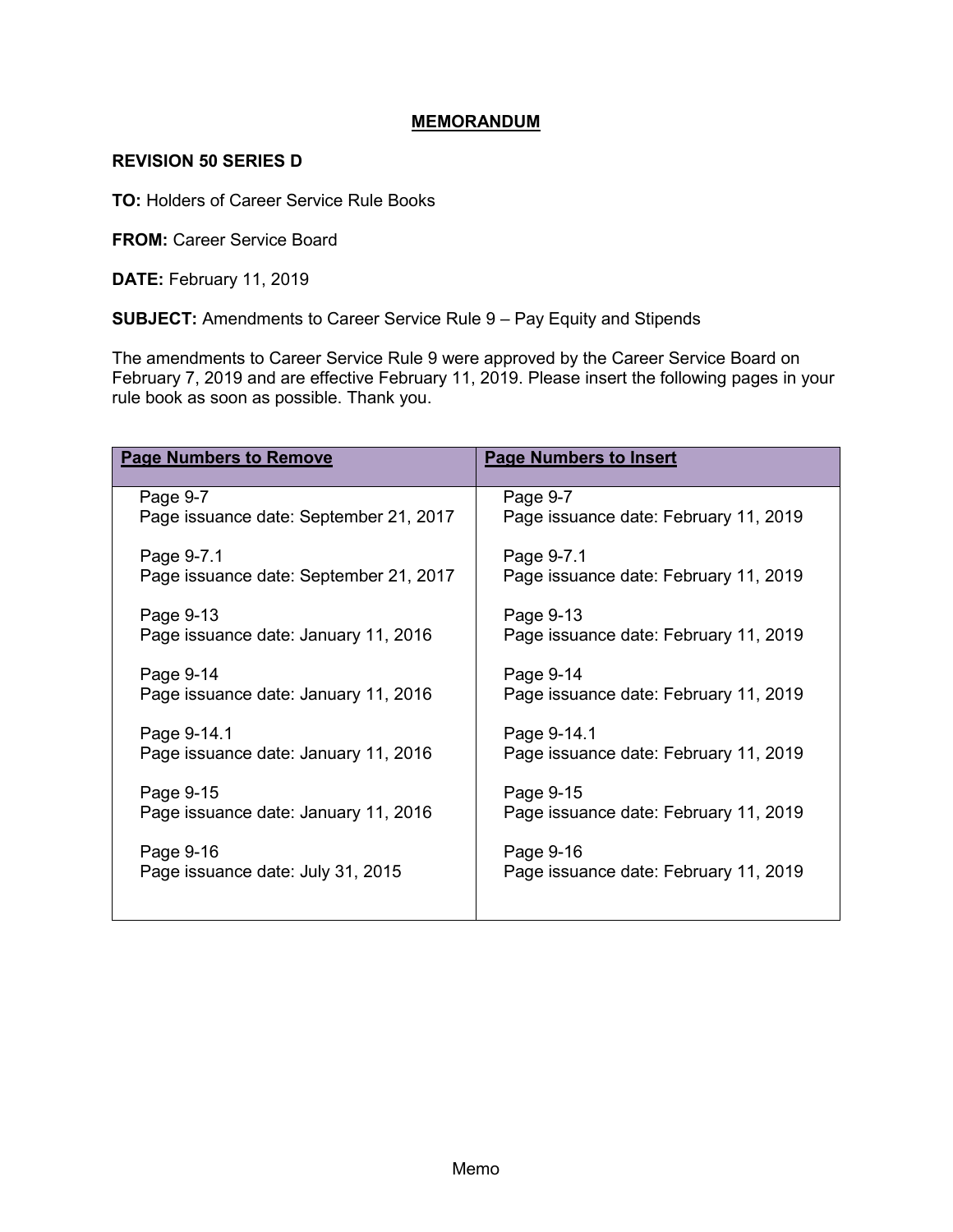9-38 Interim market adjustments

(Re-numbered December 21, 2012; Rule Revision Memo 66C)

- A. The Board, following a public hearing, may make a market adjustment in a pay practice, or create a temporary pay practice, if the Board finds that all of the following conditions exist:
	- 1. Numerous vacancies exist in the classification(s) that will be affected by the proposed pay practice;
	- 2. Recruitment has not been effective;
	- 3. Retention rate is low; and
	- 4. Market driven personnel shortages in the classification(s) are causing difficulty in fulfilling an essential mission of the City.
- B. An interim market adjustment shall remain in effect for up to one (1) year. Nothing in this subparagraph prevents a new market adjustment from being established for the same classification(s), provided that all of the requirements of the previous subparagraph are met.

9-39 Pay adjustment within the salary range (Revised February 11, 2019; Rule Revision Memo 50D)

- A. An appointing authority may adjust pay for an employee, within that employee's current salary range, if the purpose is to eliminate a pay disparity, so long as that employee's pay is being compared with the pay of another employee in the same department or agency who is:
	- 1. In the same classification; or
	- 2. In the same classification series; or
	- 3. In a classification in the same occupational group within the same career path performing comparable types of duties; or
	- 4. Subordinate to the existing employee in that employee's chain of command.
- B. If such a comparator employee does not exist within the same department or agency, OHR Classification and Compensation may review employees' pay across departments or agencies within the same classification(s), within the same classification series, or within the classification(s) with the same career path with comparable duties.
- C. A pay adjustment within the salary range requires the approval of the OHR Executive Director. The effective date of any such pay adjustment shall be the beginning of the work week following approval by the OHR Executive Director. In the case of extraordinary circumstances and with the approval of the OHR

Page issuance date: February 11, 2019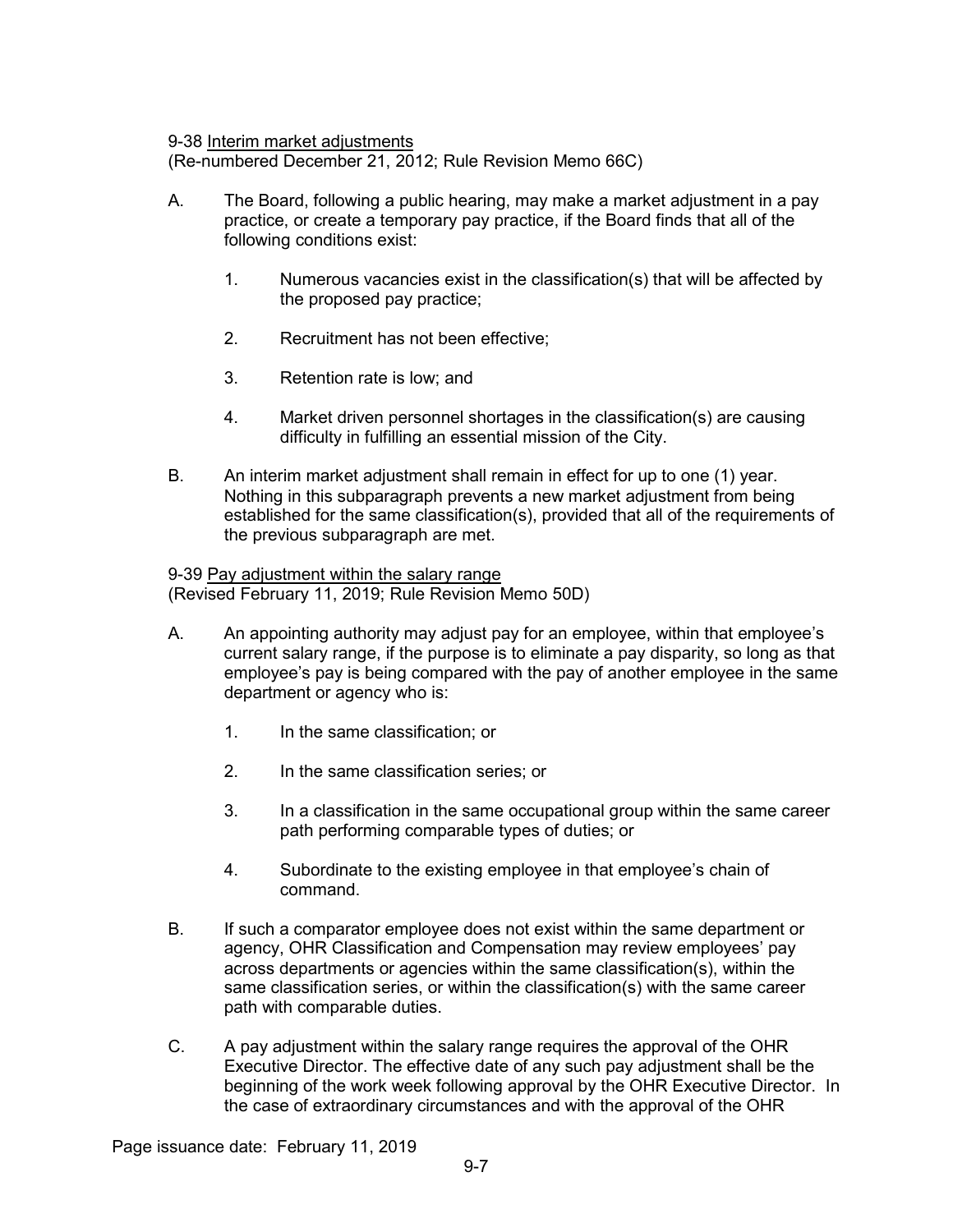Executive Director, the effective date of the pay adjustment may be for a retroactive date at the beginning of a work week. However, no retroactive pay adjustment shall extend into the prior fiscal year.

- D. Appointing authorities must submit pay adjustment requests to OHR as soon as a qualifying pay event has been identified. The appointing authority's request for approval shall explain:
	- 1. The reason the pay inequity exists, including information about how pay factors (as listed in Rule 9-5.F and/or Appendix 7.A) have contributed to the pay inequity; and
	- 2. If applicable, why employees in the same classification in the same work group are not being considered in the request. This explanation should include information about how the excluded employees are not affected by the pay factors (as listed in Rule 9-5.F and/or Appendix 7.A).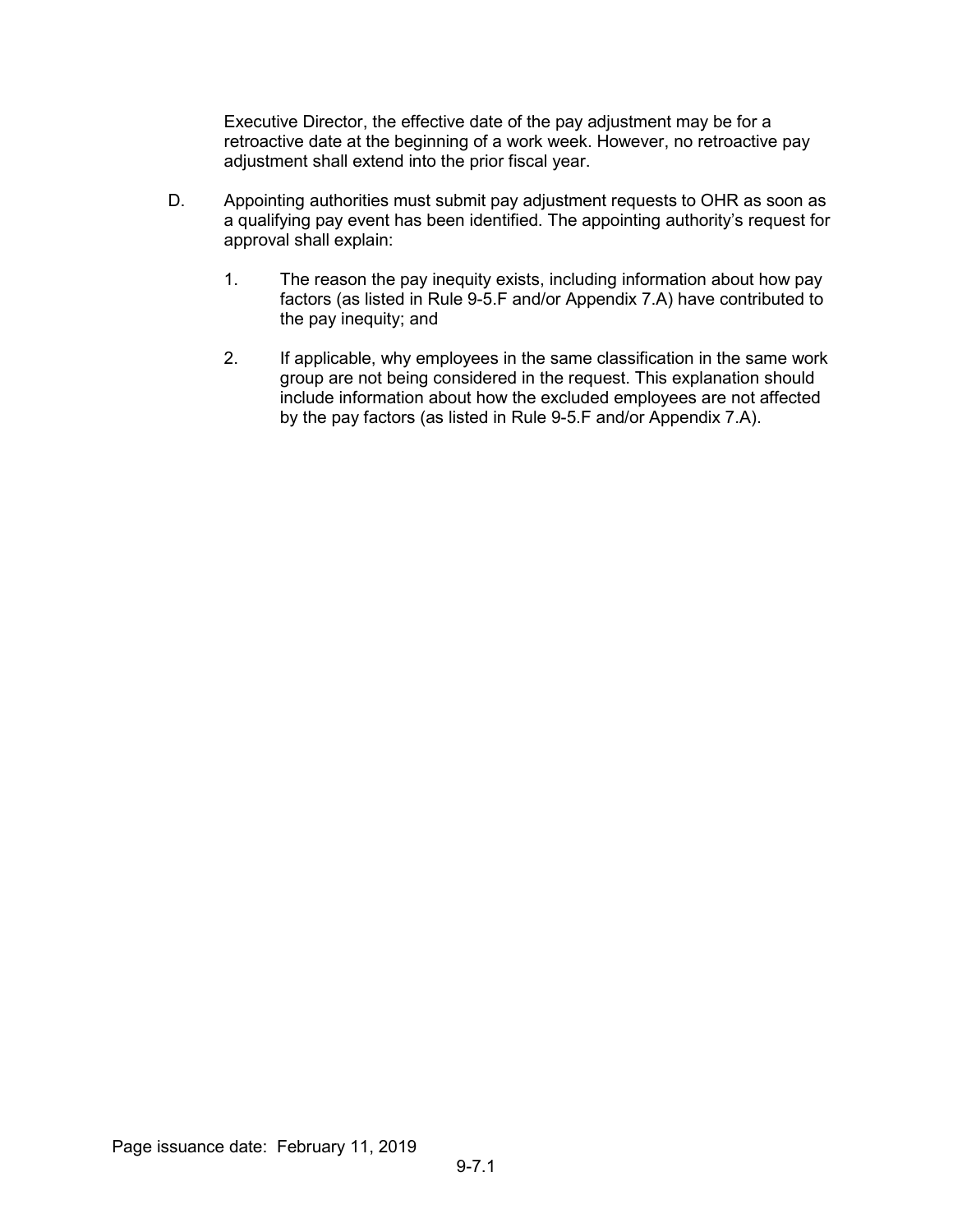- 2. Non-exempt employees:
	- a. Non-exempt employees will receive their normal hourly rate of pay for time spent conducting lessons in addition to the Golf Lesson Stipend.
	- b. The City shall retain forty-five percent (45%) of the fee charged.
	- c. Fifty-five percent (55%) of the fee will be paid to the employee as a Golf Lesson Stipend.
- 3. The City portion of the fee will include the cost of golf balls.
- 4. Stipends will be paid on collected revenue only.

## 9-62 Protective Service Stipend

(Revised February 11, 2019; Rule Revision Memo 50D)

- A. Volumes 7 and 30 of the Code of Colorado Regulations require the Department of Human Services (DHS) to have staff available twenty-four hours a day to receive reports of abuse and neglect, conduct initial assessments of such reports that are deemed emergencies, and investigate those reports that are appropriate for child and adult protective services. In order to meet this requirement, the Manager of Human Services (Manager) for the Department of Human Services may schedule eligible employees to be available to respond to emergency calls at night and on weekends, mandated furlough days, and holidays. Employees so scheduled will be entitled to receive a Child or Adult Protective Service Stipend (together referred to as "Protective Service Stipend" or "Stipend") depending on the type of work assigned. An employee who is scheduled to respond to emergency calls is expected to:
	- 1. Be available by telephone;
	- 2. Be in a non-impaired condition that allows the employee to safely perform job duty assignments; and
	- 3. Respond to a call and perform work within time frames established by the DHS.

Employees who are scheduled to respond to emergency calls and fail to meet these expectations may be subject to disciplinary action, up to and including dismissal.

B. To be eligible for the Protective Service Stipend, the employee must be exempt from overtime under Federal law and the Career Service Rules (employees who are eligible for overtime may receive standby pay as provided in the Career Service Rules) and meet other eligibility requirements as stated below.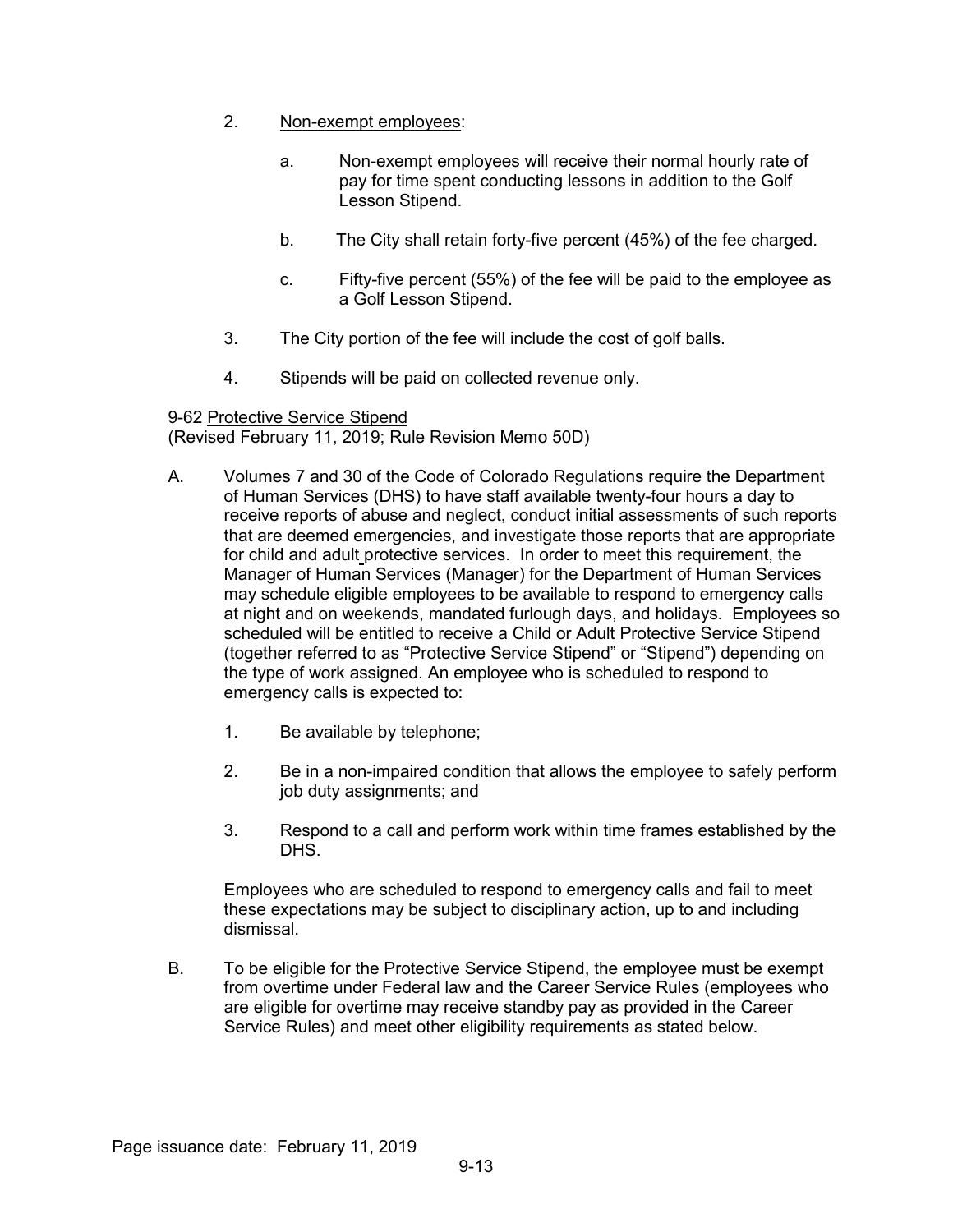- C. Protective Service Stipend Eligibility and Amounts
	- 1. After-hours Administrator.
		- a. An employee must be at the type and level of Administrator II to be assigned After-hours Administrator duties.
		- b. An After-hours Administrator supervises the After-hours Supervisor, the After-hours Caseworker, the After-hours Placement Navigator, the After-hours Call Taker, and directly supervises any egregious and fatal or near fatal allegations needing response during nights, weekends or holidays.
		- c. Stipend: \$40 per shift worked; \$60 per shift worked on paid City holidays and mandated furlough days.
	- 2. After-hours Supervisor.
		- a. Child Welfare
			- i. An After-hours Supervisor supervises the Afterhours Caseworker through monitoring of call logs and being available by phone to staff critical decisions and determine if immediate response is warranted.
			- ii. Stipend: \$75 per shift worked; \$100 per shift worked on paid City holidays and mandated furlough days.
		- b. Adult Protective Services ("APS")
			- i. Available by phone to APS After-hours Call Takers to make critical decisions and determine what level of response is warranted.
			- ii. Stipend: \$30 per shift worked; \$50 per shift worked on paid City holidays and mandated furlough days.
	- 3. After-hours Caseworker.
		- a. An After-hours Caseworker answers after-hours hotline calls, generates referrals and determines an appropriate response after consulting with the After-hours Supervisor. If an immediate or inperson response is required, the Caseworker will respond in the field to gather additional information and assess for safety.
		- b. Stipend: \$200 per shift worked on a weekday; \$300 per shift worked on a weekend day; \$350 per shift worked on paid City holidays and mandated furlough days.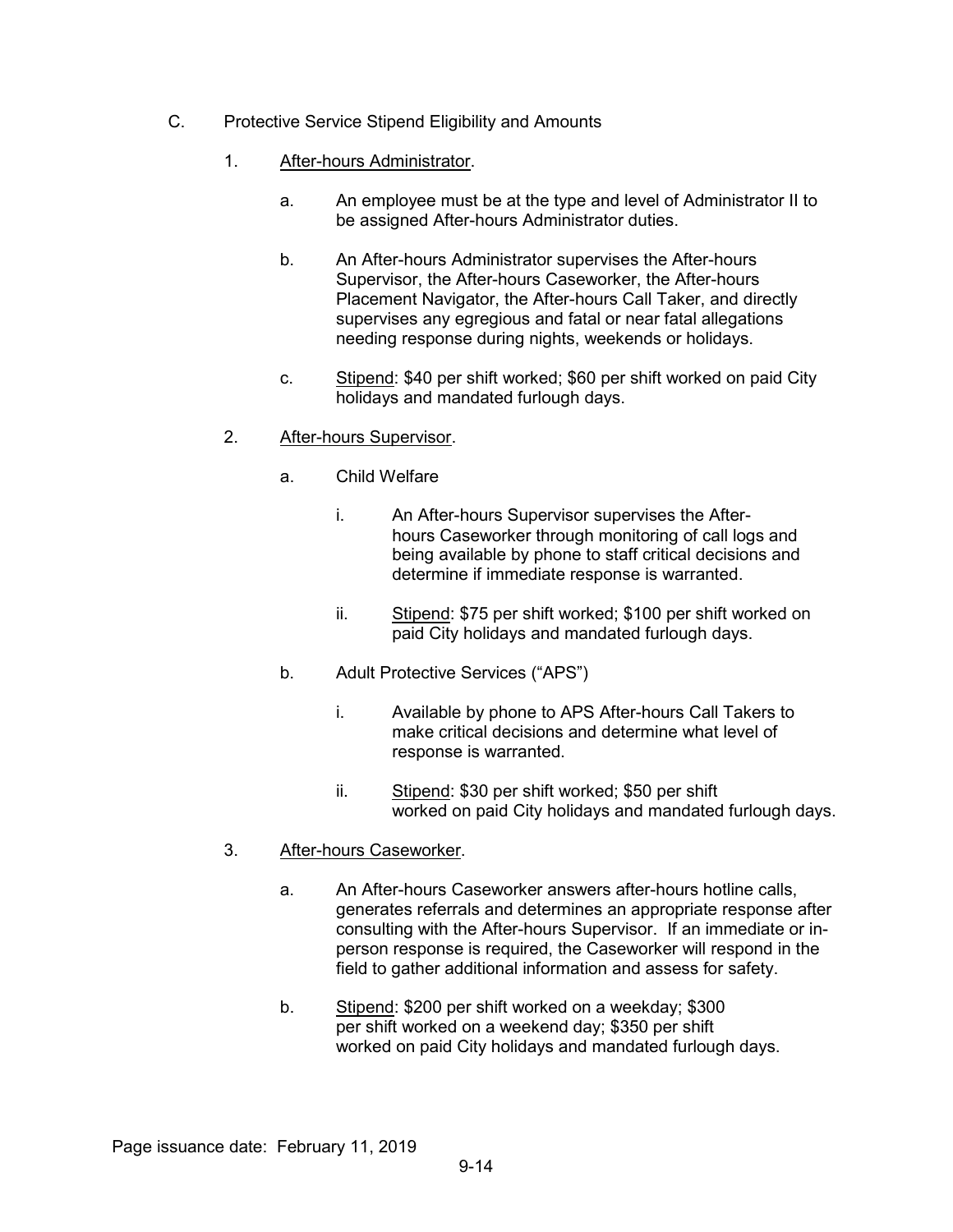- 4. After-hours Placement Navigator.
	- a. An After-hours Placement Navigator manages the placement of children in DHS custody or on a safety plan, including but not limited to, documenting placement efforts and ensuring requisite background checks are completed in a timely fashion.
	- b. Stipend: \$75 per shift worked; \$ 95 per shift worked on paid City holidays and mandated furlough days.
- 5. After-hours Call Taker (non-responder).
	- a. Child Welfare
		- i. An After-hours Call Taker is scheduled as needed to support increased hotline call volume in order to answer after-hours hotline calls, generate referrals, and determine an appropriate response after consulting with the Afterhours Supervisor.
		- ii. Stipend: \$130 per standard shift worked; \$150 stipend per shift worked on paid City holidays and mandated furlough days.
	- b. Adult Protective Services
		- i. An After-hours Call Taker answers after-hours hotline calls, generates referrals, and acts as first point of contact for after-hours incidents and emergencies related to County wards. Responses can include additional information gathering via phone or coordinating with the APS After-hours Supervisor to determine if emergency medical or other decision-making is required.
		- ii. Stipend: \$70 per weekday shift worked; \$100 per weekend shift worked; \$120 per shift worked on paid City holidays and mandated furlough days.
- D. The City is required by Federal law to treat exempt employees like non-exempt employees during a week in which the exempt employee takes an unpaid furlough. If an exempt employee is assigned after-hours emergency response duties during a week in which a mandated furlough is scheduled to occur, the employee shall be required to work on the mandated furlough day, and take an unpaid furlough day during another week that year in which the employee has not been assigned after-hours emergency response duties. If an exempt employee does take a furlough day during a week in which the employee has been assigned after-hours emergency response duties, the employee will be paid for all time spent performing emergency response duties in addition to the stipend provided by this rule.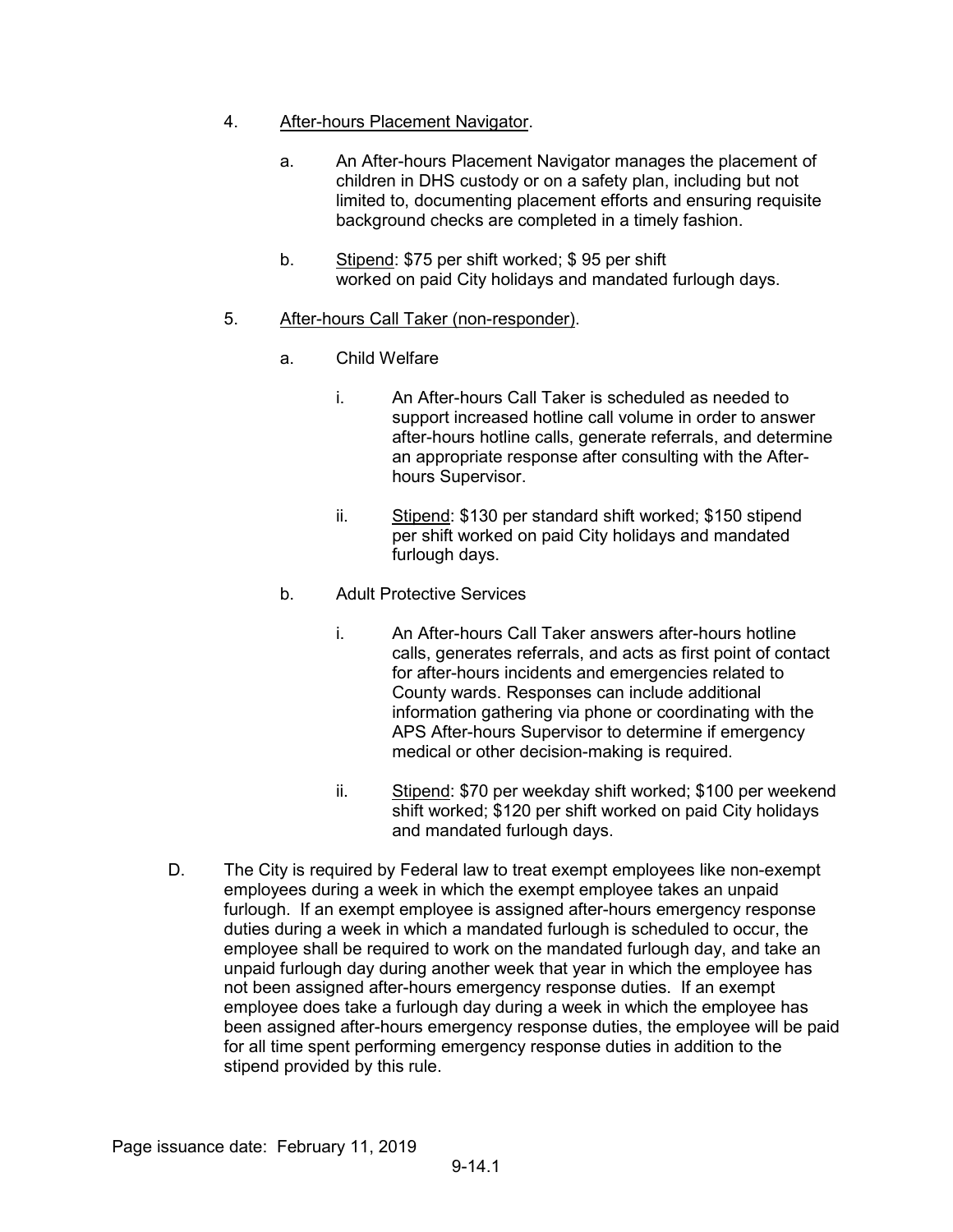9-63 Bilingual Services Stipend

(Revised February 11, 2019; Rule Revision Memo 50D)

- A. An appointing authority may pay an employee bilingual services stipend if the following conditions have been met:
	- 1. The employee's supervisor has determined that the employee's position requires that the employee use bilingual skills regularly to perform their work; and
	- 2. The classification specification for the employee's classification does not require bilingual skills for all incumbents of that classification; and
	- 3. The employee demonstrates a proficiency in the second language, according to procedures established by the OHR Executive Director.
- B. The effective date of the bilingual services stipend shall be the beginning of the work week following the employee's demonstration of proficiency in a second language.
- C. Employees who become eligible for bilingual services stipend after February 11, 2019 shall receive a stipend of fifty dollars (\$50) per pay period. Employees who were receiving a bilingual stipend prior to February 11, 2019 shall retain that stipend amount. However, if an employee receiving a bilingual stipend prior to February 11, 2019 loses eligibility for the stipend, upon regaining eligibility they will receive a stipend of fifty dollars (\$50) per pay period.
- D. When an employee changes positions and the language skills are not a requirement of the new position, the bilingual services stipend shall cease.

9-64 Forensic Pathology Fellow Program Director Stipend (Revised December 21, 2012; Rule Revision Memo 67C)

- A. The City and County of Denver's Office of the Medical Examiner operates a teaching fellowship program in which recent graduates of an accredited pathology program receive training in forensic pathology.
- B. The Chief Medical Examiner has the authority to assume the responsibility of directing this program or to assign this responsibility to any Forensic Pathologist who meets the criteria for program director established by the University of Colorado and the Accreditation Council for Graduate Medical Education (ACGME).
- C. As compensation for the additional duties required to direct this program, the Chief Medical Examiner may pay the Forensic Pathologist who is assigned and performing all of the duties of directing the Forensic Pathology Fellow Program additional pay equal to eight percent (8.0%) above his or her regular base pay. (Revised July 31, 2015; Rule Revision Memo 12D)